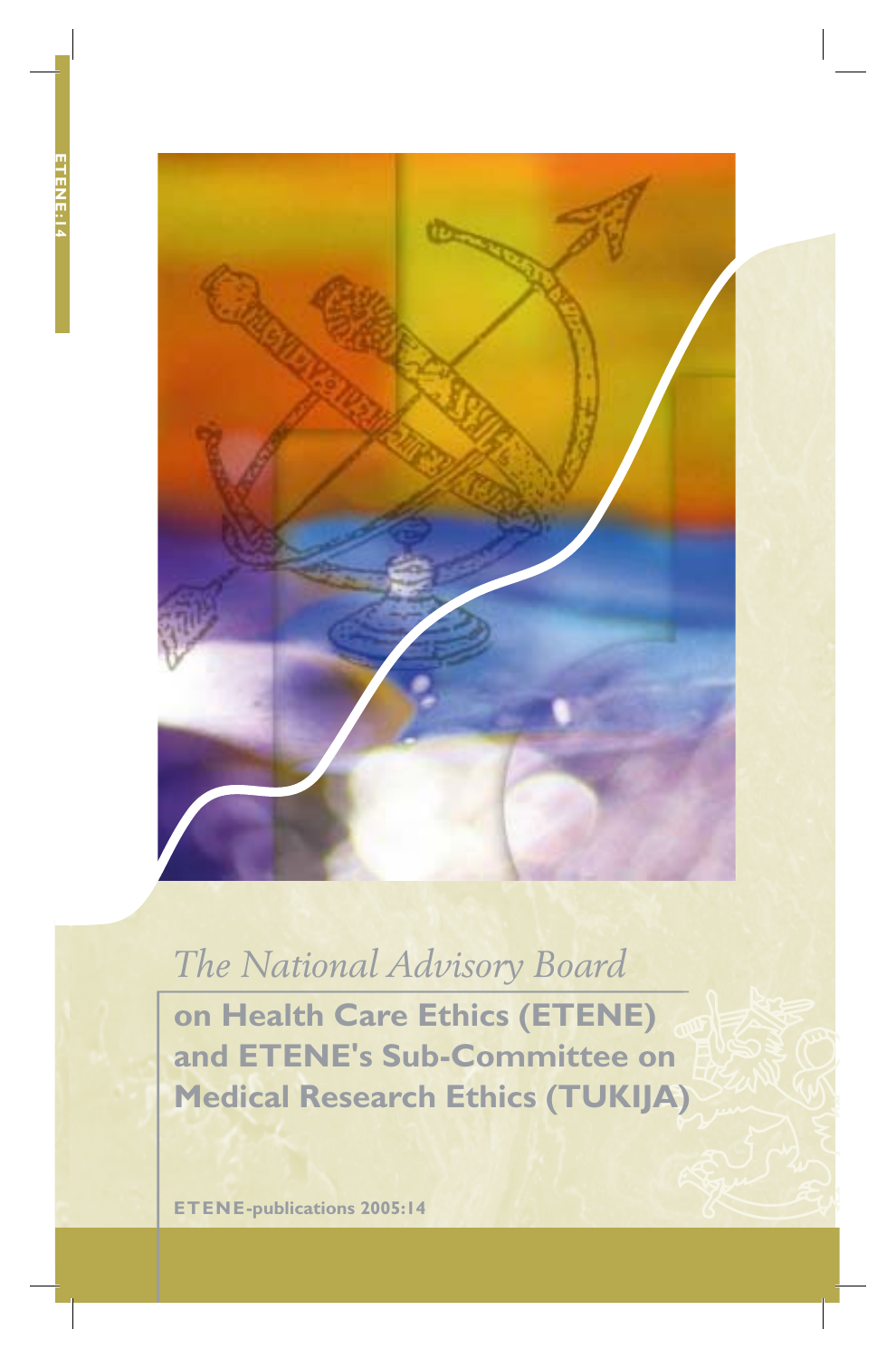ISBN 952-00-1826-3 (print) ISBN 952-00-1827-1 (PDF) ISSN 1458-6193

Layout: AT-Julkaisutoimisto Oy Print: Kirjapaino Keili Oy, Vantaa 2005, Finland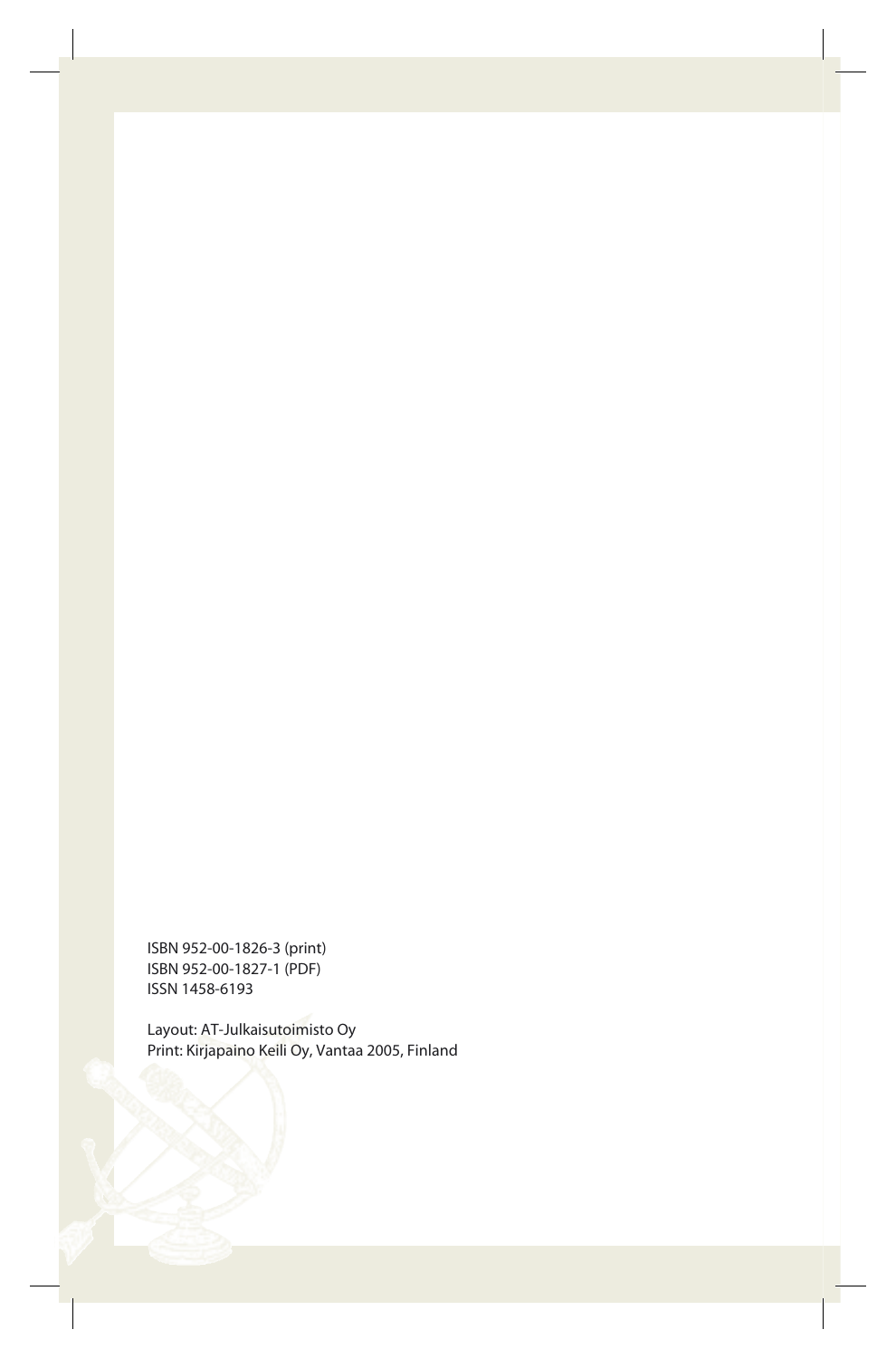*The National Advisory Board on Health Care Ethics (ETENE) and ETENE's Sub-Committee on Medical Research Ethics (TUKIJA)*

ETENE was established in 1998 by incorporating the Advisory Board into the Act on the Status and Rights of Patients (amendment 330/1998 of 15 May 1998). This was preceded by extensive discussion in the Finnish Parlia ment concerning the importance, duties and goals of such a multidisciplinary forum. At the end of the millennium, rapid development of medical technology, increased opportunities, limited resources, internationalisation and many other rapid changes on the level of society as a whole increased the need to establish a multidisciplinary advisory board.

The composition and duties of ETENE are described in the Decree on the National Advisory Board on Health Care Ethics (494/1998 of 26 May 1998). The Advisory Board comprises a chairperson, a vice chairperson and 18 other members, each of whom has a personal deputy. The members of the Advisory Board are healthcare service users and providers, healthcare professionals, and representatives of various scientific disciplines such as law, medicine, nursing science and ethics. According to the Decree, four members of ETENE are appointed from among the Members of Parliament.

The Government appoints the Advisory Board for a four-year term. The mission of the Advisory Board is to handle ethical issues relating to healthcare and the status of patients *from the perspective of principles*. Its mission is to promote ethical discussion on the level of society in matters relating to healthcare. The Advisory Board provides expert assistance with the development of healthcare legislation. It also collects and distributes information on ethical issues relating to healthcare and on international ethical discourse relating to healthcare. ETENE follows the development of healthcare and technology from the viewpoint of ethics. It can issue statements and recommendations and propose initiatives in issues it considers important. The Advisory Board is a discussion forum, not a decision-making body.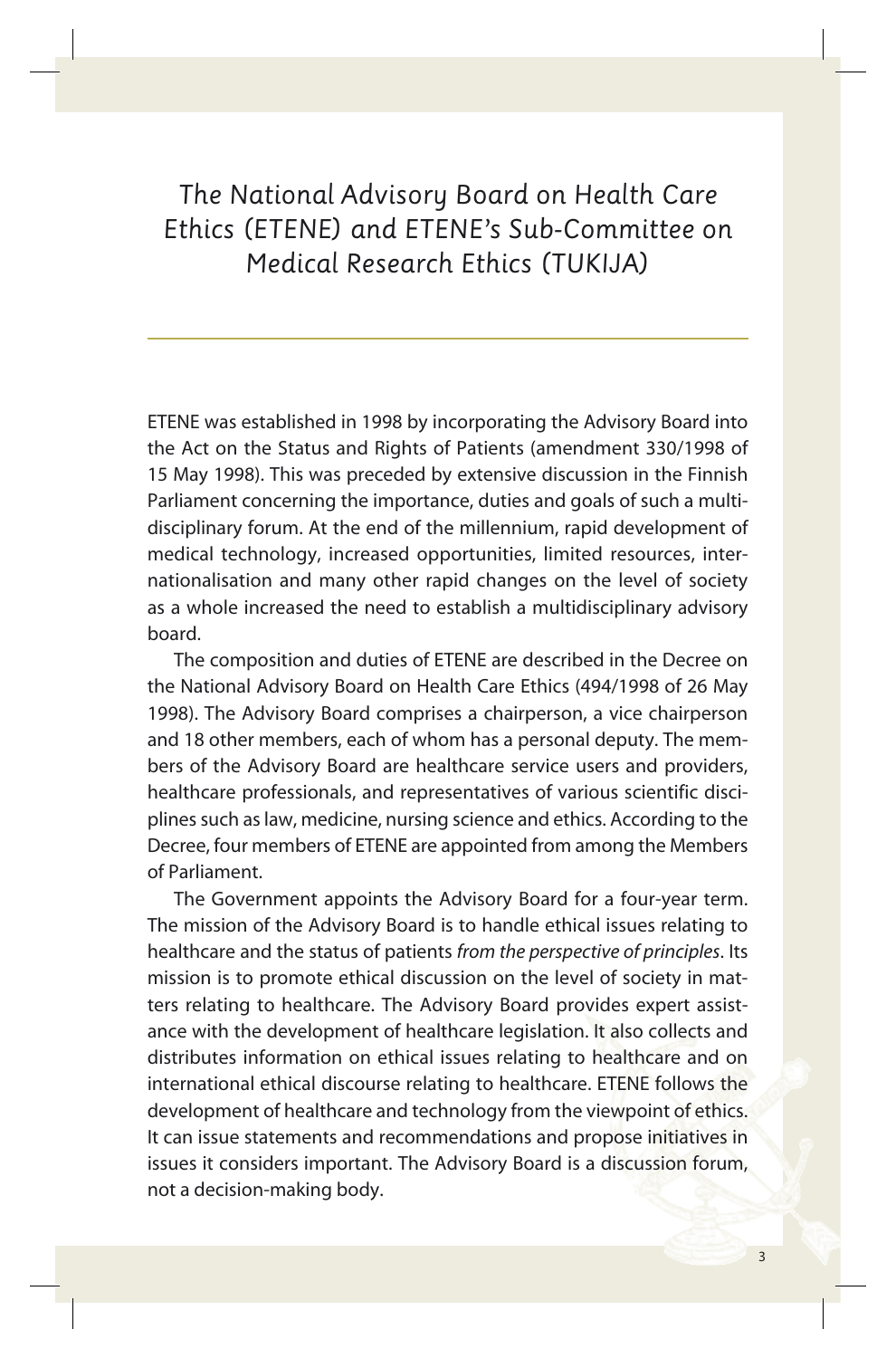ETENE meets six times a year and also organises an annual internal one-day seminar. The Advisory Board can appoint sub-committees and working groups that handle specific ethical issues. ETENE collaborates with the other national ethical advisory boards in Finland, e.g. by organising joint training sessions and preparing publications. The Advisory Board also collaborates with e.g. other healthcare organisations, professional organisations, hospital districts, universities and county governments by organising training sessions. The Advisory Board has a website at http:// www.etene.org/e/. Minutes of ETENE meetings, statements, publications and contact information of other actors in the field are available at the website. ETENE also collaborates with the national ethics committees of other countries.

Central issues in ETENE's work have included the realisation of patients' rights, equity and human dignity in healthcare. In its many publications, ETENE has discussed equity, the right of self-determination, and ethical boundaries in healthcare. ETENE has also often discussed issues relating to death and end-of-life care, as well as issues relating to mental health, and particularly the line between abandonment and the right of self-determination in mental health disturbances and drug dependency. New technology and new research methods are also important discussion topics in ETENE.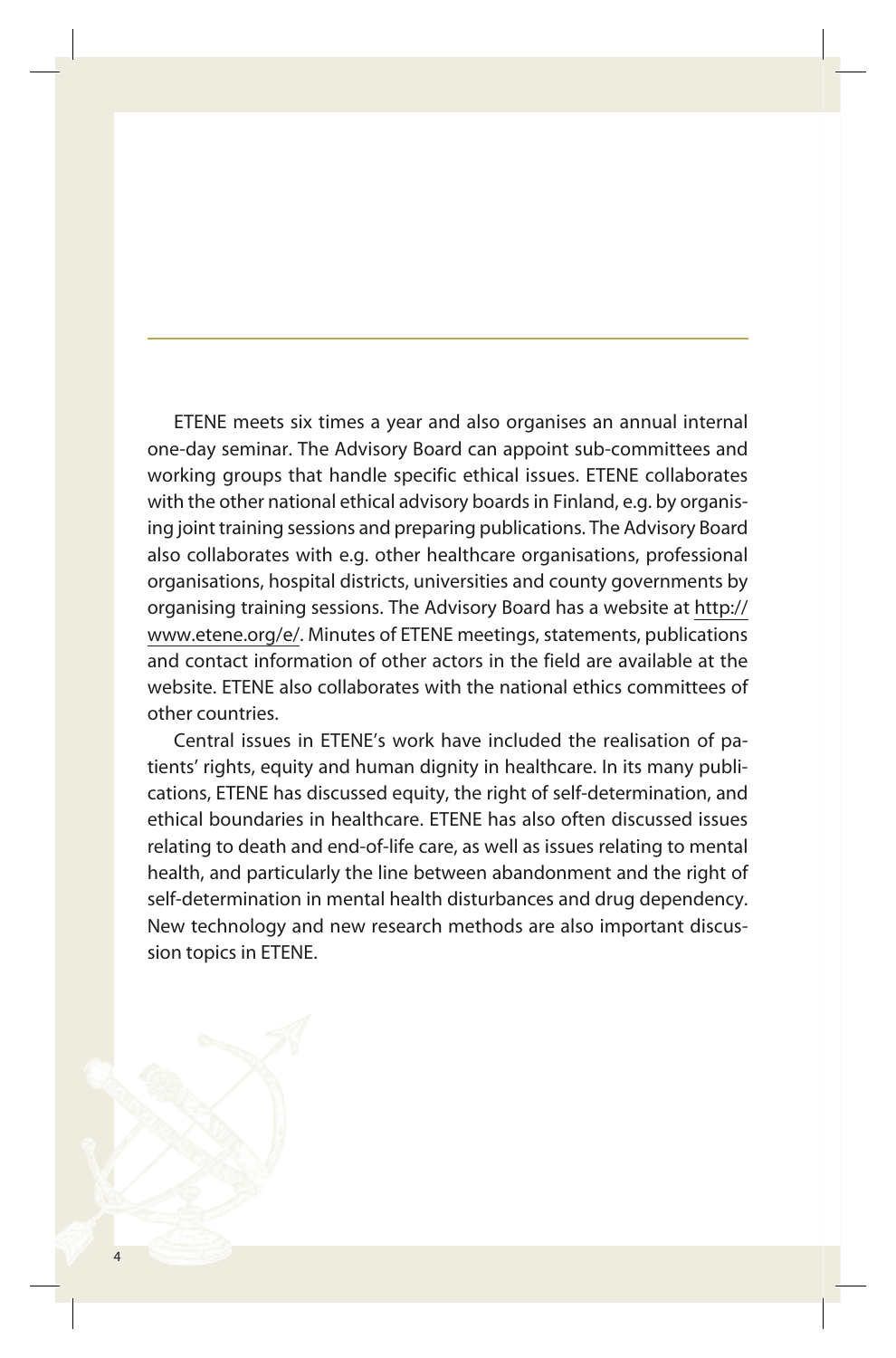# *ETENE's Sub-Committee on Medical Research Ethics (TUKIJA)*

The mission of ETENE's Sub-Committee on Medical Research Ethics (TUK-IJA) is to assess ethical issues relating to clinical studies carried out as international multicentre studies, and to issue national opinions on them. TUKIJA can also delegate the task of evaluating a study protocol to the Ethics Committees of hospital districts. TUKIJA's duties also include supporting regional Ethics Committees in handling matters of principle relating to research ethics, and organising training. TUKIJA organises training for, and in collaboration with, members of Ethics Committees, researchers, and other parties working in the field of medical research.

TUKIJA comprises a chairperson, a vice chairperson and nine members. Each member has a personal deputy. The members represent pharmaceutical research, various medical specialties, genetic research, epidemiology, jurisprudence, ethics and patients. TUKIJA has an executive secretary.

TUKIJA meets once a month. The schedule for TUKIJA meetings, as well as the request deadlines for advisory opinions and pre-evaluations directed at TUKIJA, are available at the TUKIJA website, http://www.etene. org/e/tukija/. The TUKIJA website also includes instructions about completing these requests, the contact information of the Ethics Committees of hospital districts, and other up-to-date information about TUKIJA's operations and matters of principle concerning medical research ethics.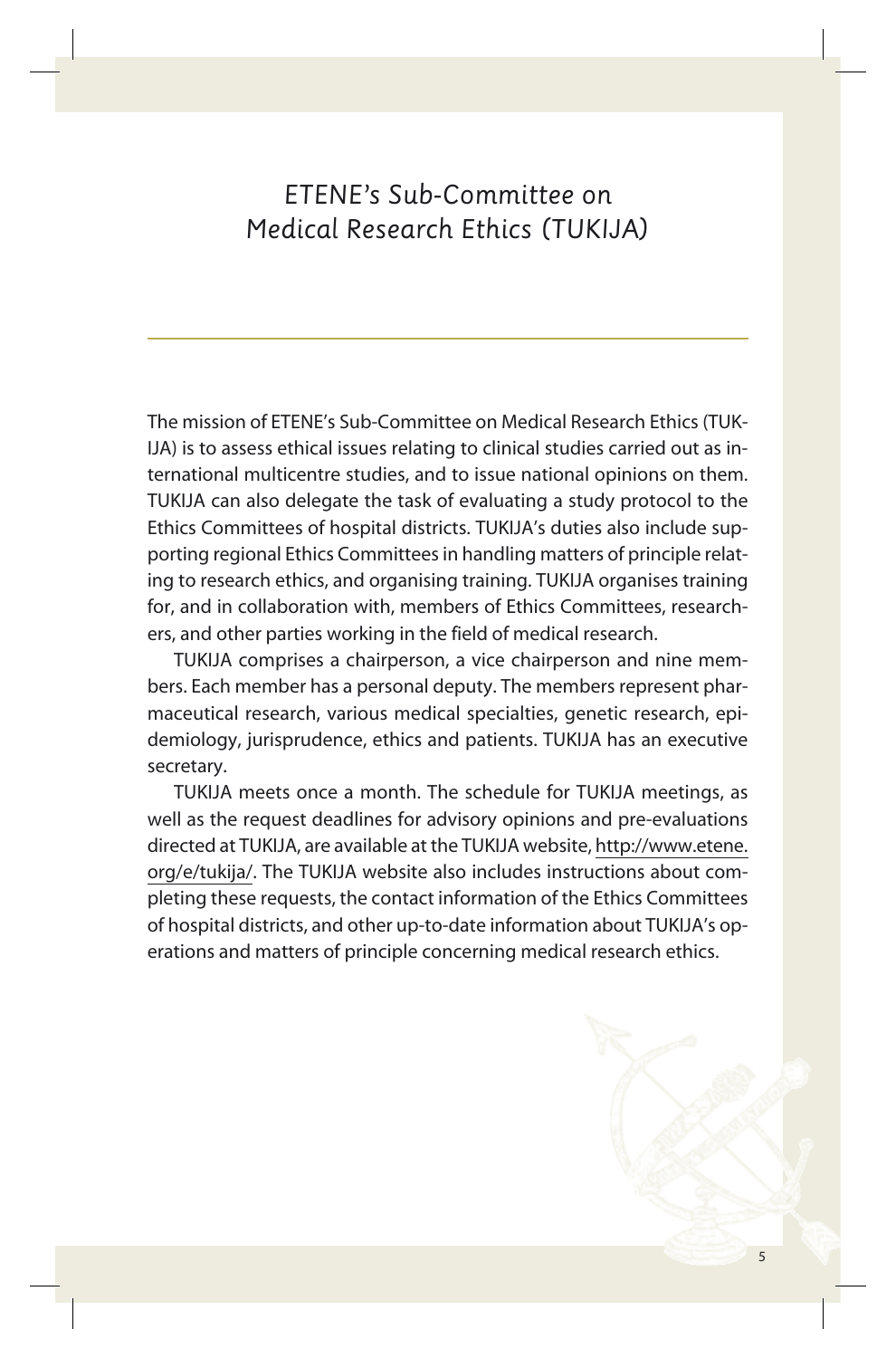## *ETENE 1 October 2002 – 30 September 2006*

**Chairperson Vice Chairperson** Paula Kokkonen Leena Niinistö Senior Lawyer, Deputy Mayor Chief Physician Helsinki Katriina Hospital, Vantaa

**General Secretary** Ritva Halila M.D., Ph.D., Specialist in Paediatrics ritva.halila@stm.fi

A comprehensive list of ETENE's members and deputy members is available at the ETENE website at http://www.etene.org/e/members.shtml

Minutes of ETENE meetings, statements, and ETENE working group reports are also available at the ETENE website at http://www.etene.org/e/documents.shtml. Communications can also be directly sent to ETENE from the feedback page at http://www.etene.org/ e/yourturn.shtml.

### *TUKIJA 1 October 2002 – 30 September 2006*

**Chairperson Vice Chairperson** Raimo Pekkanen Helena Kääriäinen Justice of the Supreme Administrative Professor Court, Doctor of Laws University of Turku Espoo

**Executive Secretary** Outi Konttinen Master of Social Sciences outi.konttinen@stm.fi

A comprehensive list of TUKIJA's members and deputy members is available at the TUKIJA website at http://www.etene.org/e/tukija/tukija\_members.shtml.

TUKIJA working group reports, instructions, recommendations and publications are also available at the ETENE website, http://www.etene.org/e/tukija/tukija\_documents.shtml. Electronic requests for pre-evaluations should be submitted to TUKIJA by email: etene@stm.fi.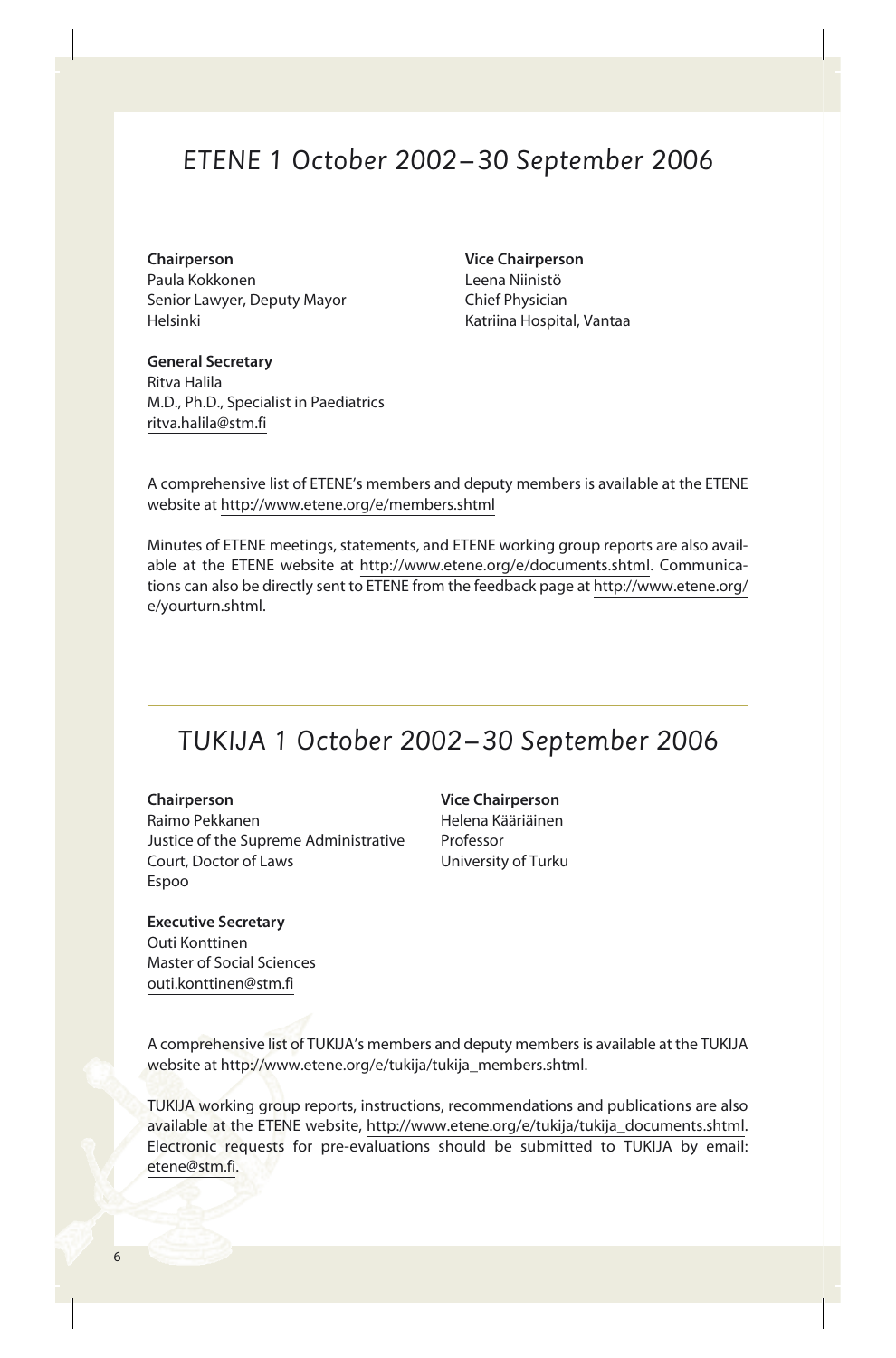### *ETENE-publications*

*ETENE seminar publications:*

- *Oikeudenmukaisuus ja ihmisarvo suomalaisessa terveydenhuollossa.* (2001) Sosiaalija terveysministeriön selvityksiä ISSN 1236-2115; 2001;1 ISBN 952-00-0913-2 (Equity and human dignity in health care in Finland). In Finnish, summary in English
- *Kuolemaan liittyvät eettiset kysymykset terveydenhuollossa.* (2002) ETENE-julkaisuja ISSN 1458-6193;4 ISBN 952-00-1086-6 (Ethical issues related to death in health care). In Finnish, summary in English
- *Hoidon hinta ja tasa-arvo terveydenhuollon eettisenä haasteena.* (2003) ETENE-julkaisuja ISSN 1458-6193;6 ISBN 952-00-1269-9 (Price of care and equality as an ethical challenge in health care) In Finnish, summary in English
- *Autonomia ja heitteillejättö eettistä rajankäyntiä.* (2004) ETENE-julkaisuja ISSN 1458- 6193;10 ISBN 952-00-1458-6 (Borderline between autonomy and abandonment from the ethical point of view). In Finnish, summary in English
- *Monikulttuurisuus Suomen terveydenhuollossa.* (2005) ETENE-julkaisuja ISSN 1458- 6193;11 ISBN 952-00-1642-2 (Multiculturalism in Finnish Health Care). In Finnish, summary in English

*Shared ethical principles in health care:*

- *Terveydenhuollon yhteinen arvopohja, yhteiset tavoitteet ja periaatteet.* (2001) ETENEjulkai suja ISSN 1458-6193;1 ISBN 952-00-1076-9
- *Gemensam värdegrund, gemensamma mål och gemensamma principer för hälso- och sjukvården.* (2001) ETENE-julkaisuja ISSN 1458-6193;2 ISBN 952-00-1077-7
- *Shared Values in Health Care, Common Goals and Principles.* (2001) ETENE-julkaisuja ISSN 1458-6193;3 ISBN 952-00-1078-3

#### *Other publications and reports:*

- *Eettisyyttä terveydenhuoltoon. Valtakunnallinen terveydenhuollon eettinen neuvottelukunta 1998–2002.* (2003) ETENE-julkaisuja ISSN 1458-6193;5 ISBN 952-00-1257-5 (Ethics in Health Care. The National Advisory Board on Health Care Ethics 1998-2002). In Finnish, summary in English
- *TUKIJA 1999–2002. ETENE/Lääketieteellinen tutkimuseettinen jaosto.* (2003) ETENE-julkaisuja ISSN 1458-6193;7 ISBN 952-00-1299-0 (TUKIJA 1999–2002. ETENE/Sub-Committee on Medical Research Ethics. Serial publication). In Finnish, summary in English
- *Saattohoito Valtakunnallisen terveydenhuollon eettisen neuvottelukunnan (ETENE) muistio.* (2004) ETENE-julkaisuja ISSN 1458-6193;8 ISBN 952-00-1435-7
- *Vård i livets slutskede Promemoria utgiven av riksomfattande etiska delegationen inom hälso- och sjukvården (ETENE).* (2004) ETENE-julkaisuja ISSN 1458-6193;9 ISBN 952- 00-1436-5
- *End-of-life care memorandum of the National Advisory Board on Health Care Ethics.* In: http://www.etene.org/dokumentit/saattohoito\_eng.pdf (pdf only)

*Joint publications of national ethical advisory boards:*

*Tutkimuksen eettinen arviointi Suomessa – Etisk invärdering av forskning i Finland.* (2002) ISBN 952-442-966-7

*Ethics Evaluation of Research in Finland.* (2002) ISBN 952-442-967-5 *Ihmisen kantasolut, kloonaus ja tutkimus.* (2003) ISBN 952-442-678-1 *Human stem cells, cloning and research.* (2005) ISBN 952-00-1817-4